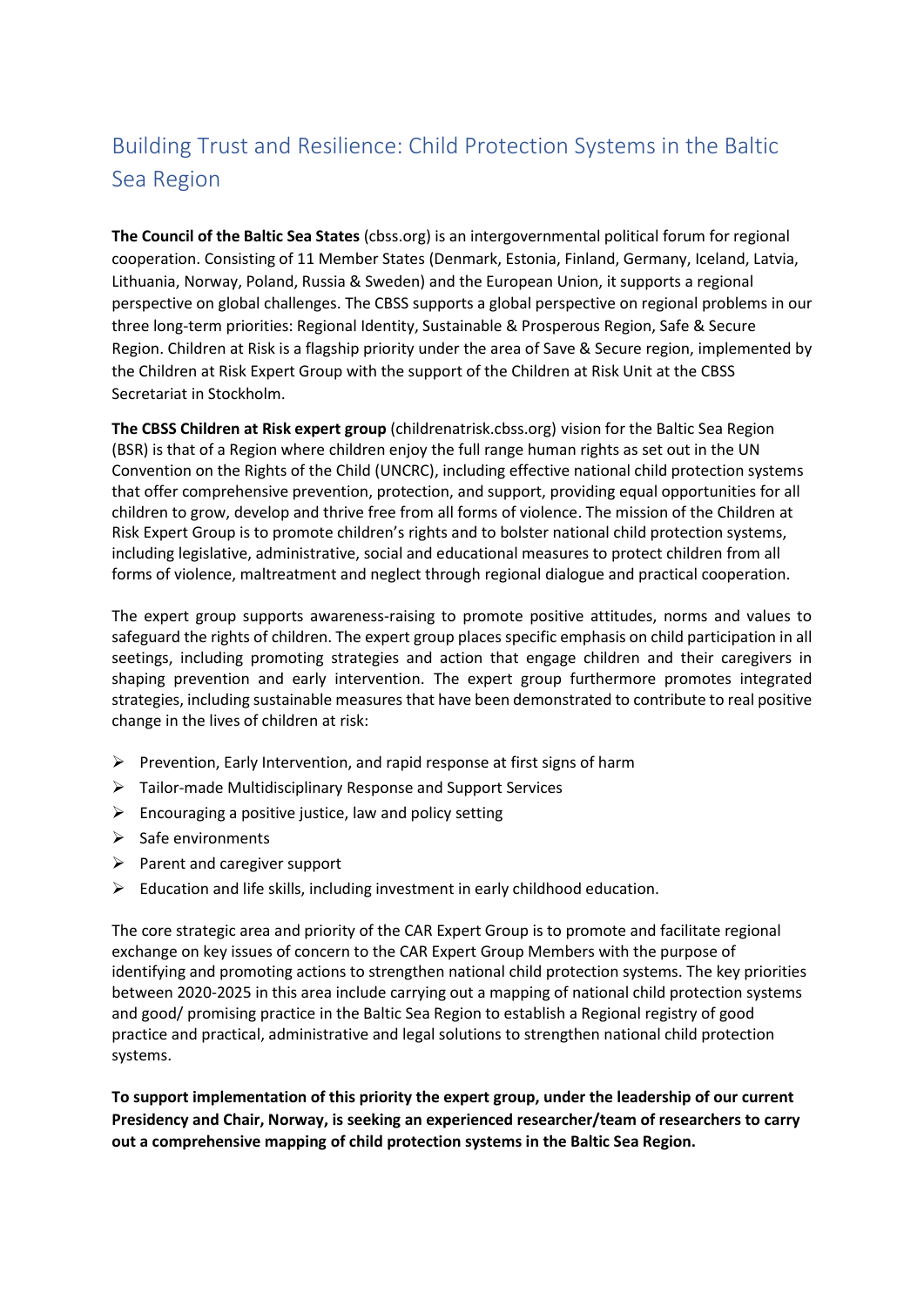# Purpose of Child Protection Mapping

The overall objective of the mapping is to identify and document key elements and practice of wellfunctioning, accessible and resilient child protection systems that are adequately structured and equipped to function to protect children, including in periods of crisis such as the Covid-19 pandemic. The results of the mapping are expected to contribute to:

- $\triangleright$  A collective understanding of national child protection systems in the region.
- $\triangleright$  Mutual trust among child protection systems and actors in the region.
- $\triangleright$  A systematic approach to documenting good practice and core elements of inclusive, sustainable, and resilient national child protection systems, in regional registry of good practice.

The mapping is an integral part of the key priority of the CAR Strategy 2020-2025 and is a key deliverable in a joint project, funded by the CBSS Project Support Facility, which is led by Norway, with the participation of Estonia, Finland, Germany, Iceland and Lithuania.

# Focus and scope of the mapping

The project will develop a research framework, drawing on CAR cross-cutting priorities and internationally recognised elements of strong and sustainable child protection systems, including for example:

## **Legal and regulatory framework – implementation and enforcement**

- What laws exist on protecting children against different forms of harm?
- How does the implementation and enforcement & accountability mechanisms impact on the child protection systems and their ability to reach and protect children? Have there been any concerns and good practice solutions during the crisis?

## **National Strategies and coordination mechanisms**

- What national strategies and coordination mechanisms exist? Have there been any specific concerns that have surfaced and what good practice solutions to challenges during the crisis in terms of coordination have been identified?
- How has the crisis impacted on the implementation of national strategies, and what good practice measures have been taken to mitigate the effect of the crisis on implementation?

## **Norms, attitudes, and values**

A key element of the research will be to look at how the understanding of children as rightsholders, and the perception on what constitutes the principle "the best interest of the child" (article 3 of the UN convention).

- How does the perception impact on the strategies and practice of child protection actors?
- What is the perception of different forms of violence against children, such as physical and humiliating punishment of children; gender-based violence; harmful practices, honourrelated violence; the capacity and rights of child victims and witnesses of violence, and how does it impact on practice and protection?

#### **Safe Environments**

• What measures are taken to protect children in their family, community and schools, and online? How are children in involved?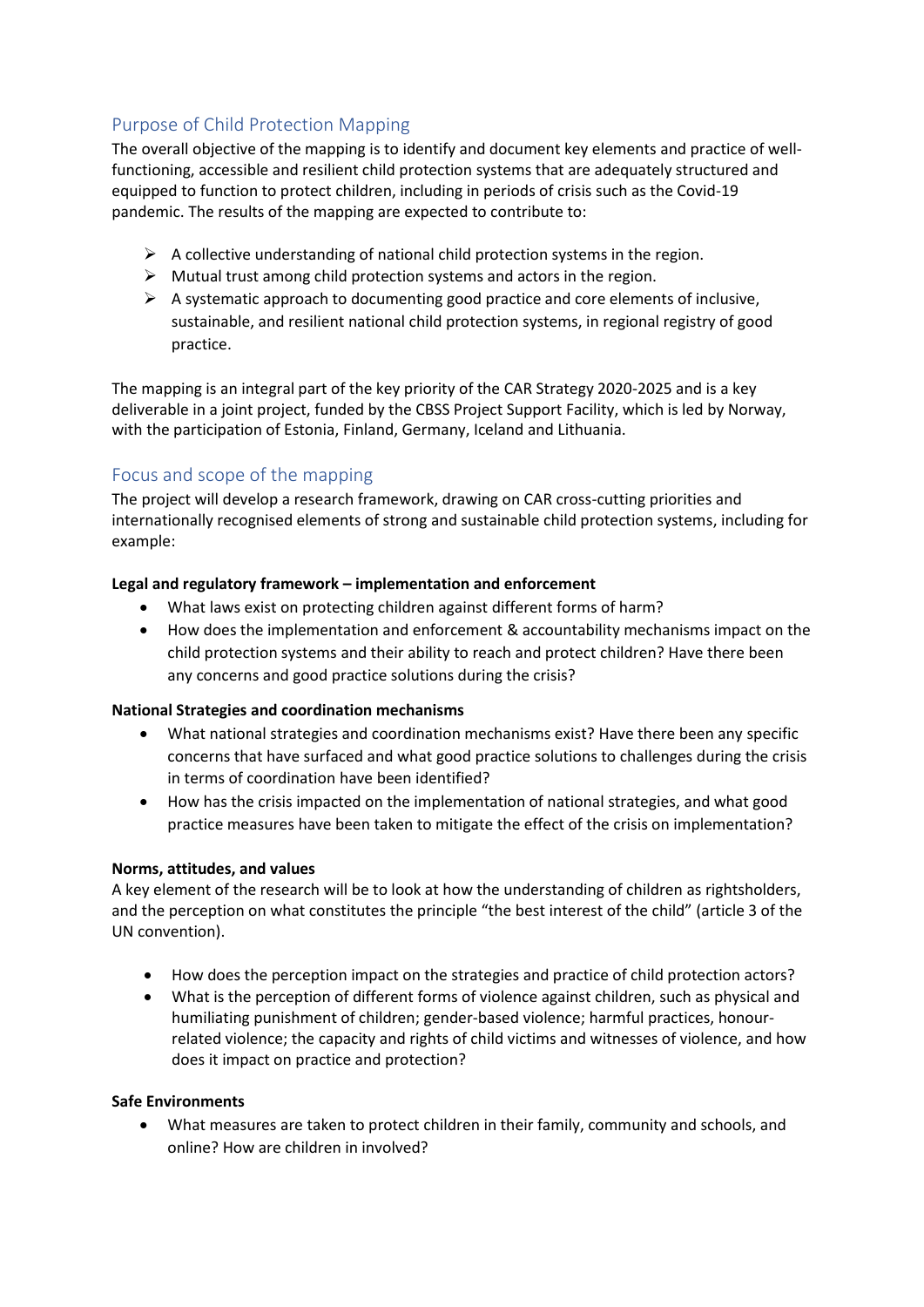• How has the crisis impacted on the ability of the systems to provide children with safe environments and what good practice and strategic elements have contributed to this?

## **Parent and Caregiver support**

• What measures exist to provide parent and caregiver support, including for example nonviolent and positive parenting, early childhood caregiver engagement and support and parent/guardian understanding and supervision of adolescents as well as parental cooperation in e.g. divorce. How has the crisis impacted on the delivery of such support? Have there been any specific concerns that have surfaced and what good practice solutions to challenges during the crisis have been identified?

## **State Support – income and economic strengthening**

- What measures exist to support families in need and to address child poverty?
- How has the crisis impacted on State support and what measures and good practice have been identified to ensure continued support, identification of vulnerable families, allocation of support etc.

## **Preventive, response and support services**

Services play a crucial role in child protection.

- What services and practice for prevention and early Intervention; multidisciplinary and interagency services for victims; individual assessments; and child participation?
- How do the countries in the BSR ensure committed and aware workforce?
- How has the crisis impacted on these services and what measures and good practice have been identified to mitigate the negative effect of the crisis for inclusive, accessible, high quality services to children, in particular those hard to reach and the most vulnerable children?

#### **Education and life skills**

- How does the child protection system contribute to education and life skills? What measures and strategies exist to prevent and address out of school, mental health, alcohol and drugs, teenage pregnancy, and early marriage?
- How has the crisis impacted on the implementation and reach of the measures and what good practice had been identified to mitigate the negative effect of the crisis especially for those who are hard to reach and the most vulnerable children?

## **Child participation**

- How are children involved in developing and implementing measures and strategies?
- What specific measures are in place in the child protection systems to enable children's participation?
- How has the crisis impacted on children's opportunities to participate in terms of space, voice, audience and influence? What measures and good practice has been implemented to ensure children's participation during the crisis?

#### **Transnational collaboration and exchange**

• Which transnational mechanisms exist in the region to facilitate exchange and collaboration in transborder child protection cases? Has the crisis had an impact on the potential transnational mechanisms and the collaboration, exchange between countries in the region?

#### **Child welfare system organisation**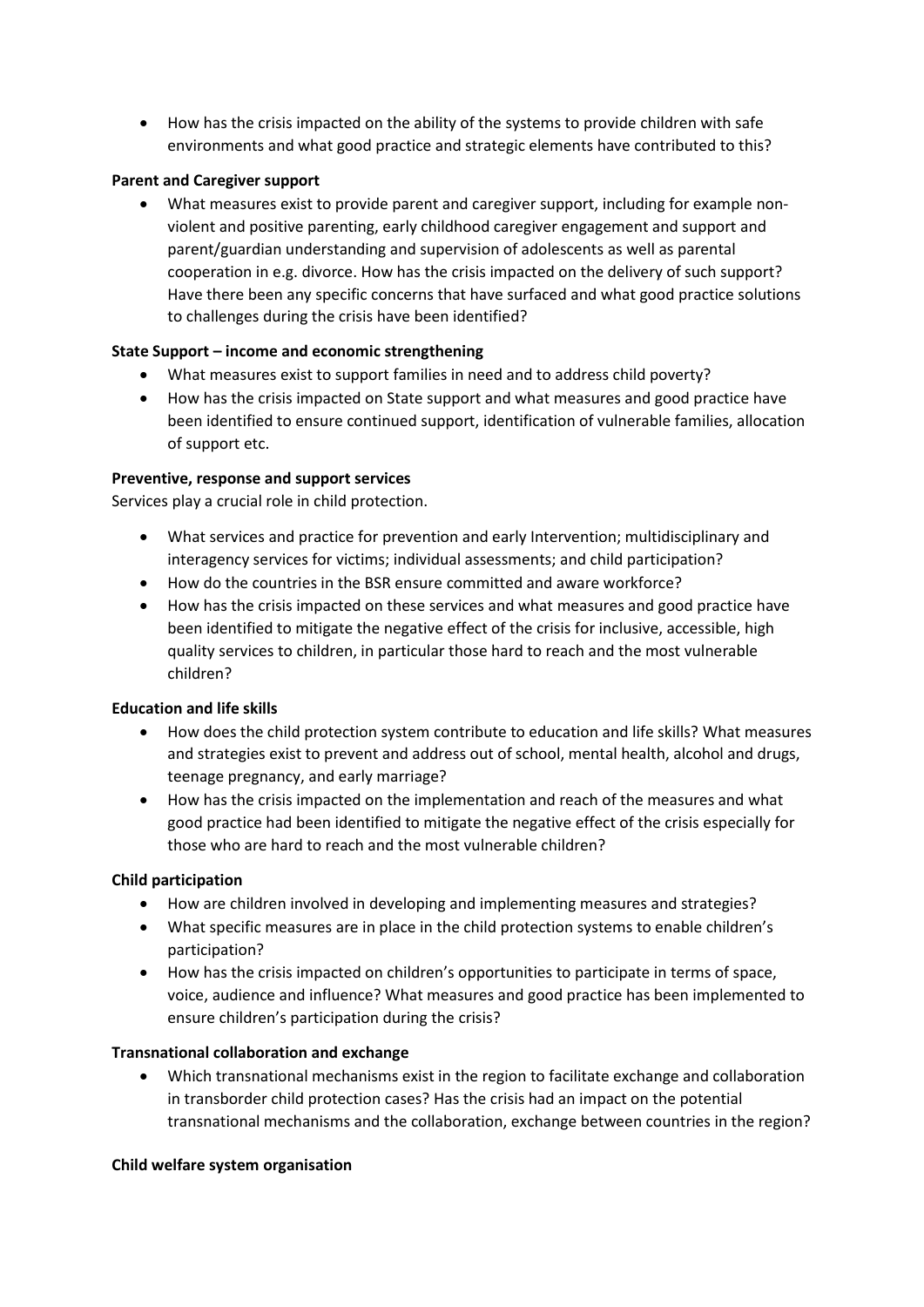It may also be relevant to explore whether systems are centralized or decentralized.

- How are systems organized and set up across the Region and how does that impact on reach, accessibility, sustainability, and resilience?
- What are the enabling and hindering factors in the different types of systems? Have there been any concerns and good practice solutions during the crisis?
- How does the child protection system interact or complement other welfare services for children and caregivers?
- What are the key challenges that are inherent to the way that child protection systems are set up and work, and how does that impact on children and caregivers?

Each element will be examined considering the UNCRC general principles (non-discrimination, best interests, the right to survival and development and child participation). Specific attention will be given to the most vulnerable and hardest to reach children. Other key areas of concern to the expert group include alternative care, children with disabilities, children in migration, poverty/social exclusion and parenting and caregiver support.

# Role of the Consultant(s)

The Children at Risk Expert group is seeking an experienced researcher, or team of researchers, who will carry out a mapping of child protection systems in six countries: Estonia, Finland, Germany, Iceland, Lithuania and Norway.

With a specific emphasis on the cross-cutting priorities of the Expert Group on Children at Risk identified in th[e CBSS Children at Risk Strategy 2020-2025,](https://cbss.org/wp-content/uploads/2020/06/CAR-Regional-Strategy-2020-2025.pdf) the consultant will:

- $\triangleright$  Develop a mapping/research framework drawing on internationally agreed elements of wellfunctioning and resilient child protection systems, including INSPIRE, and the core elements identified by the Children at Risk expert group.
- $\triangleright$  Map key elements of national child protection systems in the Baltic Sea Region, in six countries: Estonia, Finland, Germany, Iceland, Lithuania and Norway, including through desk research (e.g. law, policy, procedures, coordination mechanisms, organisation set up etc) and focus group consultations with national experts.
- ➢ Organise and facilitate participatory and qualitative focus group consultations in close collaboration with national partners and the CBSS Children at Risk Unit. The focus group consultation will gather and analyse relevant data and findings which will inform the consultants mapping and research.
- ➢ Identify good practice and strategic elements that contribute to inclusive, sustainable, and resilient child protection systems and, which have proven fundamental to ensuring inclusiveness and protection of most vulnerable societal groups in the BSR in a period of crisis (Covid-19).
- ➢ Identify specific crisis mechanisms that need to be deployed in times of crisis, including looking at the system and resources that need to be put in place so that child protection systems adapt and respond if a crisis occurs.
- $\triangleright$  Complete a country report including an overview of the key elements of the respective child protection systems in the six partner countries.
- $\triangleright$  Complete a comprehensive report, highlighting transferable good practice and strategic elements in the Baltic Sea Region, that contribute towards building inclusive, sustainable, and resilient national child protection systems, which, if needed, can adapt and respond quickly in times of crisis. The registry of good practice will importantly include good practice examples of transnational interactions between national child protection systems.
- $\triangleright$  Present the findings of the mapping in the project conference in a structured and comprehensive presentation.